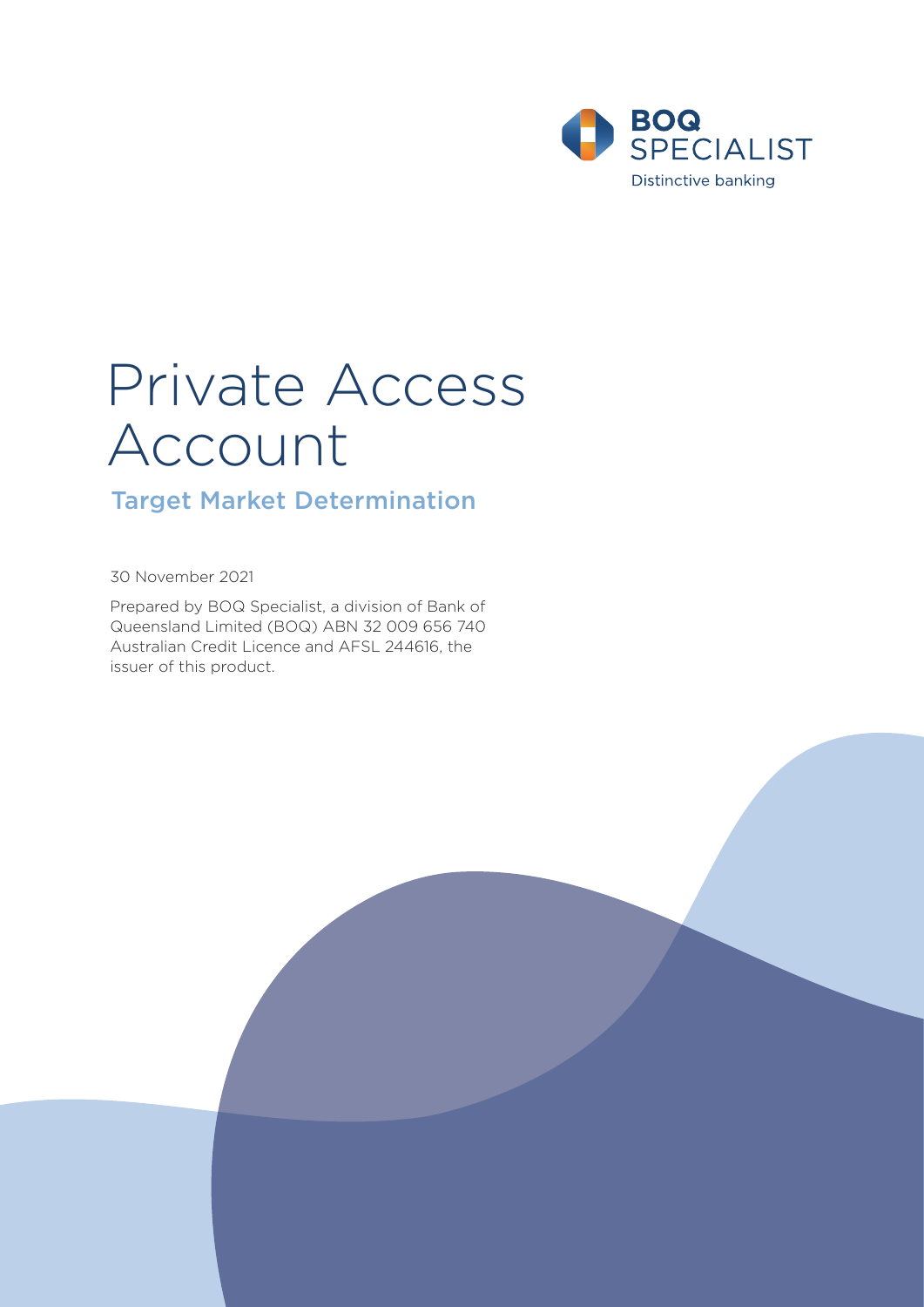# What is a Target Market Determination?

A Target Market Determination (TMD) describes:

- the class of customers that comprise the Target Market for the product
- any conditions or restrictions on how the product is distributed to retail customers
- events or circumstances where we will review the TMD for the product.

# Why does BOQ Specialist need to make this TMD publicly available?

We are required to produce this TMD by law. The law is intended to help customers obtain appropriate financial products by requiring issuers and distributors to have a customer centric approach to the design and distribution of products.

This document is not a substitute for the product's terms and conditions or other disclosure documents. Customers must refer to these documents when making a decision about this product. These documents can be found on our website or you can obtain a copy upon request.

# The TMD will undergo a periodic review as follows:

#### Effective date

30 November 2021

#### Next Review Due

Before 30 November 2023

#### Review

At least every two years from the effective date of this TMD

# Target Market

The Target Market for this product is customers who want a safe place to grow their savings. These customers are likely to have the following objectives, needs and financial situation and meet the eligibility criteria for this product.

## **Objectives**

The customers' likely objective is to grow their savings with an interest-bearing savings account without being locked into a fixed term. They are looking for an account separate from their everyday banking account.

#### **Needs**

The customers' likely need is a simple product that rewards their savings behaviour:

- a dedicated interest-bearing savings account
- a secure place to store money with access to account at any time.

This product may not be suitable for customers who are likely to require branch access to make withdrawals.

#### Financial situation

This product is suited to customers with a wide range of financial situations.

#### Eligibility criteria for this product

Customers must satisfy the following criteria to acquire this product:

- be an Australian citizen, permanent resident, or resident with acceptable residency status
- be 18 years or older, or
- be an Australian registered corporation or association, or
- be a trustee of an Australian family, statutory, superannuation, unit or hybrid trust (the beneficiary and the trustee must meet the eligibility criteria of an individual or a corporation).

# Product description

A savings account that allows customers to earn a variable interest rate on their funds.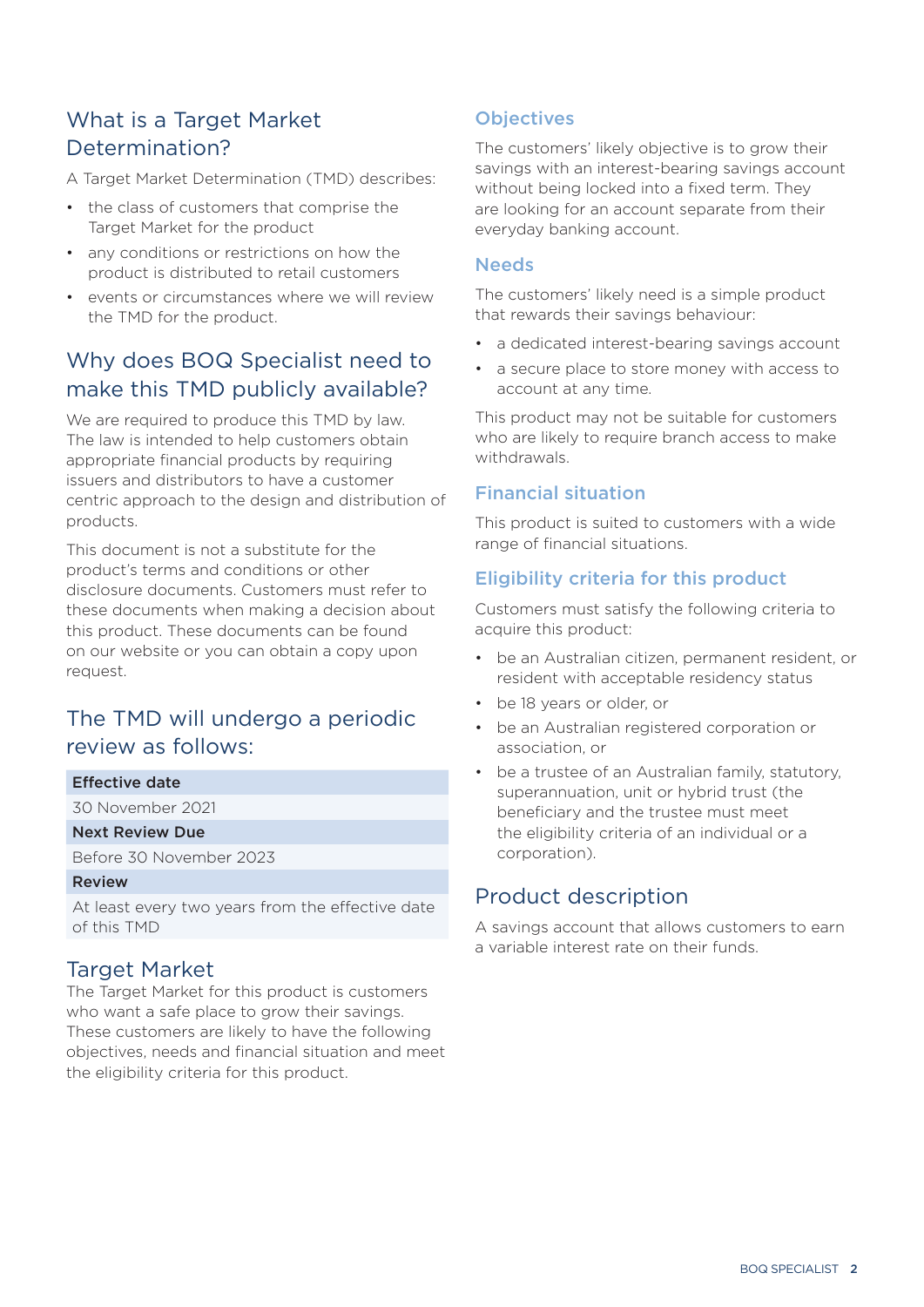## Key attributes of this product

- physical access to BOQ and ANZ branches to deposit money
- online banking access to view account balance and make transfers to another BOQ Specialist account
- variable interest rate
- no monthly account fees (see 'BOQ Specialist Transaction and Savings Accounts Overdraft Facility Term and Conditions' for fees).

## Why the product is likely to be consistent with the likely objectives, needs and financial situation of the **Target Market**

The product's attributes are designed to support the Target Market's objectives, needs and financial situation:

The customer's need to save money can be met by earning interest on this account which encourages and rewards savings behaviour.

# Distribution conditions

This product can be distributed through:

- staff-assisted channels through BOQ Specialist bankers
- online channels through the BOQ Specialist website
- accredited third party financial advisers and platforms.

When this product is distributed to retail customers, it must be distributed in accordance with BOQ Specialist's customer acceptance requirements.

## Why the distribution conditions will make it likely that the customers who acquire the product are in the Target Market

BOQ Specialist considers that the distribution conditions and restrictions support BOQ Specialist's assessment that the product will likely be distributed to the Target Market because of the following key controls:

- appropriate training of staff to ensure adequate understanding of product features and aligning this to the customer's need
- customers satisfying BOQ Specialist's eligibility requirements
- quality assurance to monitor compliance with customer on-boarding and account origination processes
- third party advisers involved in the distribution of the product must take reasonable steps to ensure requirements are met and adhere to agreement in place with BOQ Specialist.

## Review triggers

We will review this TMD if any of the following trigger events and information being monitored reasonably suggest that the TMD may no longer be appropriate:

- we receive a significant number of complaints in relation to the product
- we identify a material adverse customer experience in relation to product appropriateness
- there is a material change to the product attributes, fees, charges, terms and conditions or the manner of distribution
- there is a Significant Dealing in this product which is inconsistent with the Target Market.